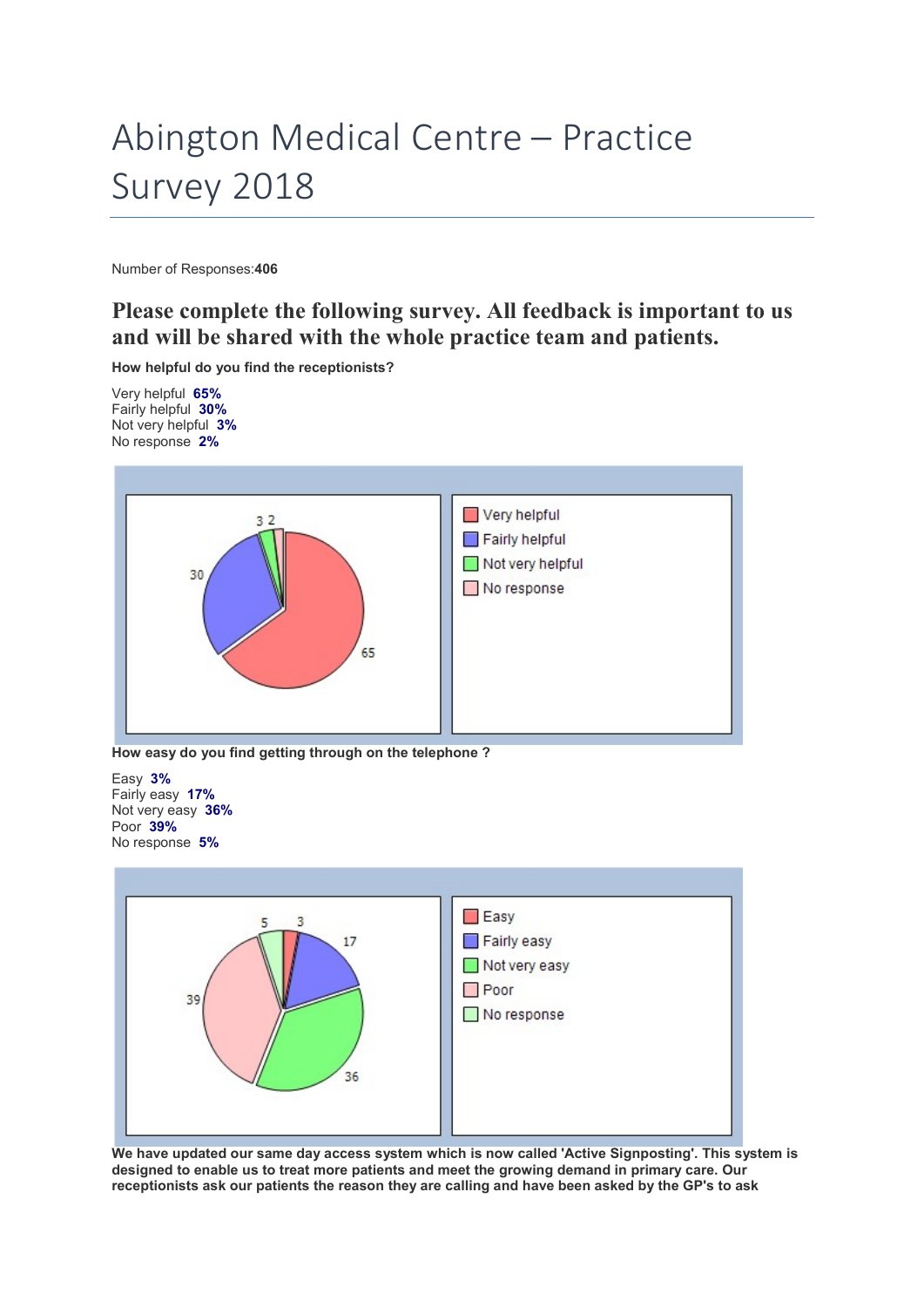specific questions and follow GP templates which have been designed by the GP's in this practice. Information is passed directly to the designated duty doctor to assess, review and offer further appropriate care. Only the ON-CALL DOCTOR DECIDES THE BEST COURSE OF ACTION and not a receptionist. Patients using this service can be offered services such as advice, a telephone call back, an appointment, referral or prescription etc.

Have you used our same day access system?

Yes 69% No 28% No response 3%



Did you get the outcome you wanted?

Yes 42% No 33% No response 25%



Comments regarding same day access

How easy is it to book an appointment in advance ?

Easy 6% Fairly easy 17% Not very easy 58% Don't know 13% No response 6%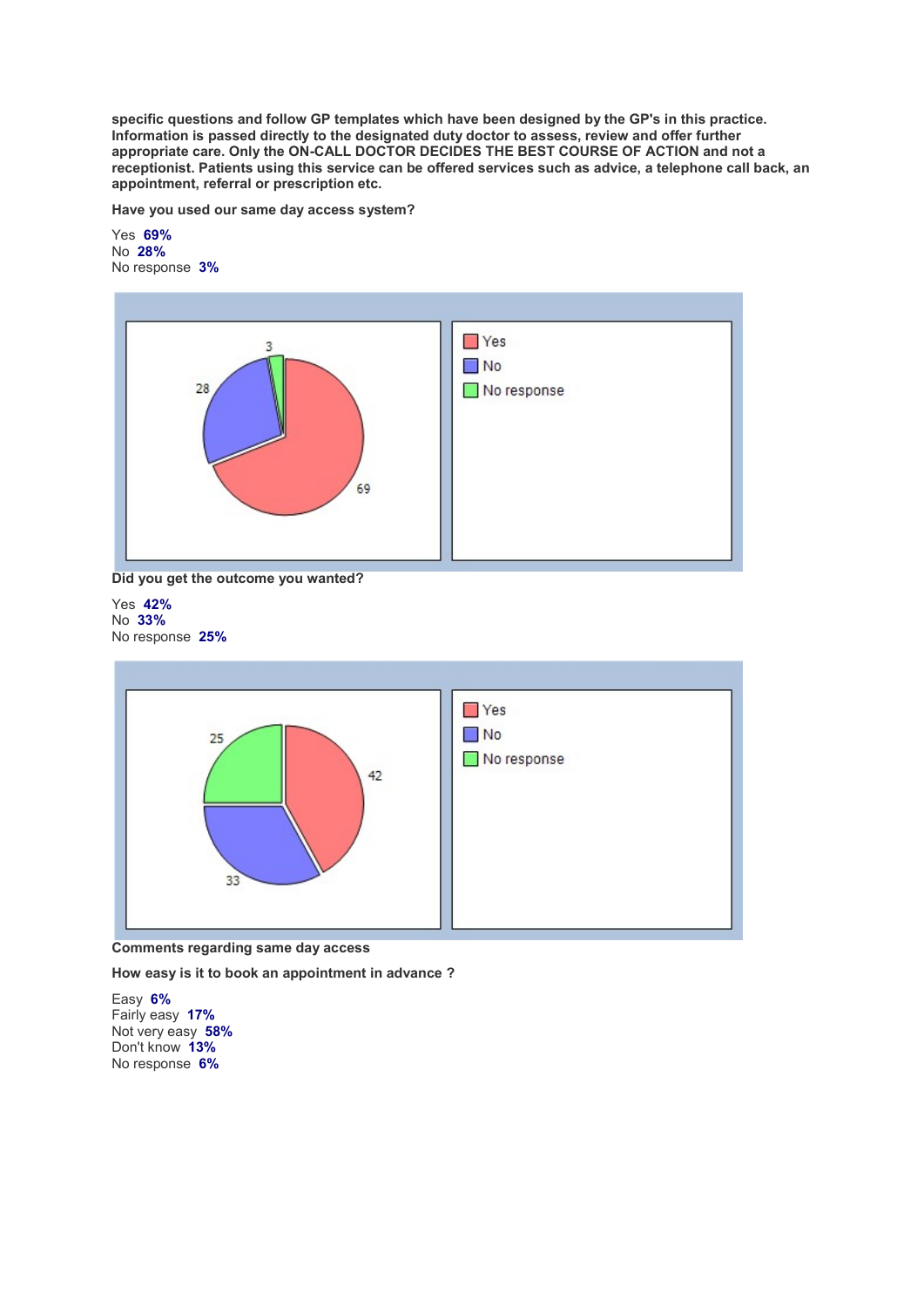



Often 5% Fairly often 14% Not very often 25% Don't mind who I see 35% Never 13% No response 8%



What times would you prefer the practice to be open ?

Presently happy with opening times 62% Saturday 17% Sunday 1% Before 8.00am 8% After 6.30pm 6% No response 6%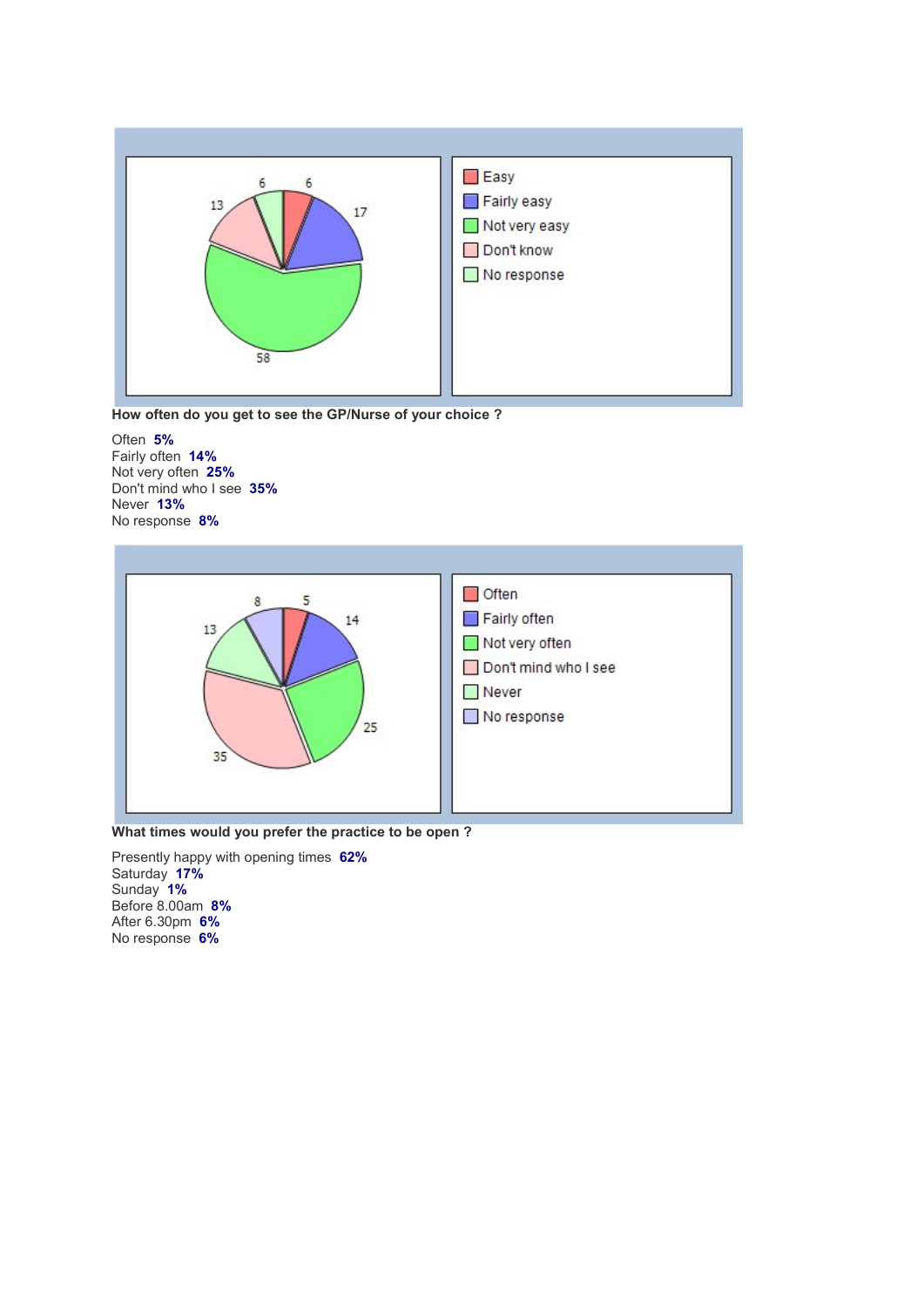

Overall would you describe your experience at this Practices as:

Very Good 27% Good 37% Fair 26% Poor 4% No response 6%



How likely are you to recommend our Practice to friends and family ?

Extremely likely 22% Likely 42% Unlikely 21% Extremely unlikely 4% Don't know 3% No response 8%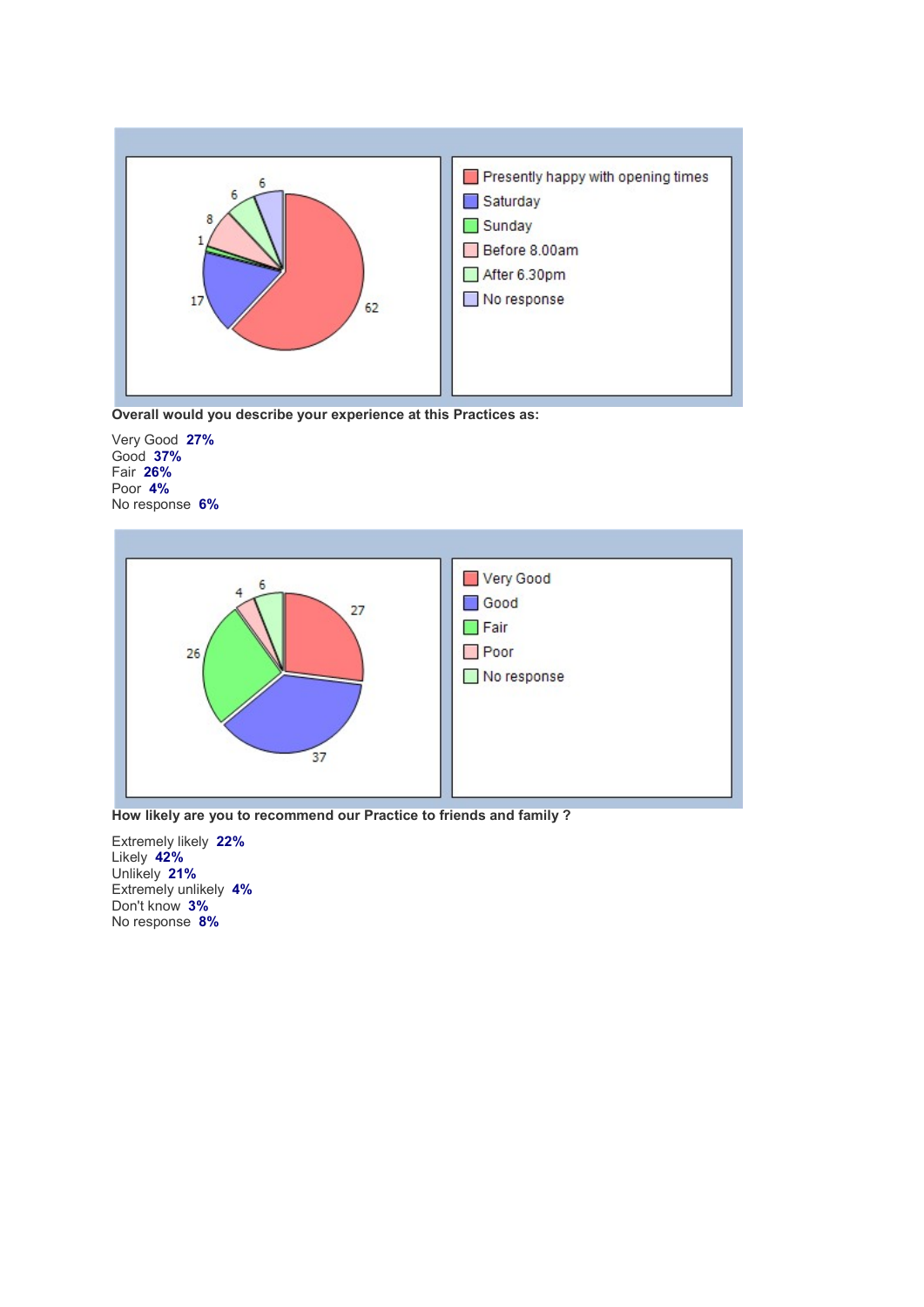



Clean 82% Fair 13% Poor 0% No response 5%



When you last saw a GP how would you rate your treatment and care ?

Very Good 46% Good 39% Satisfactory 9% Not very good 0% No response 6%